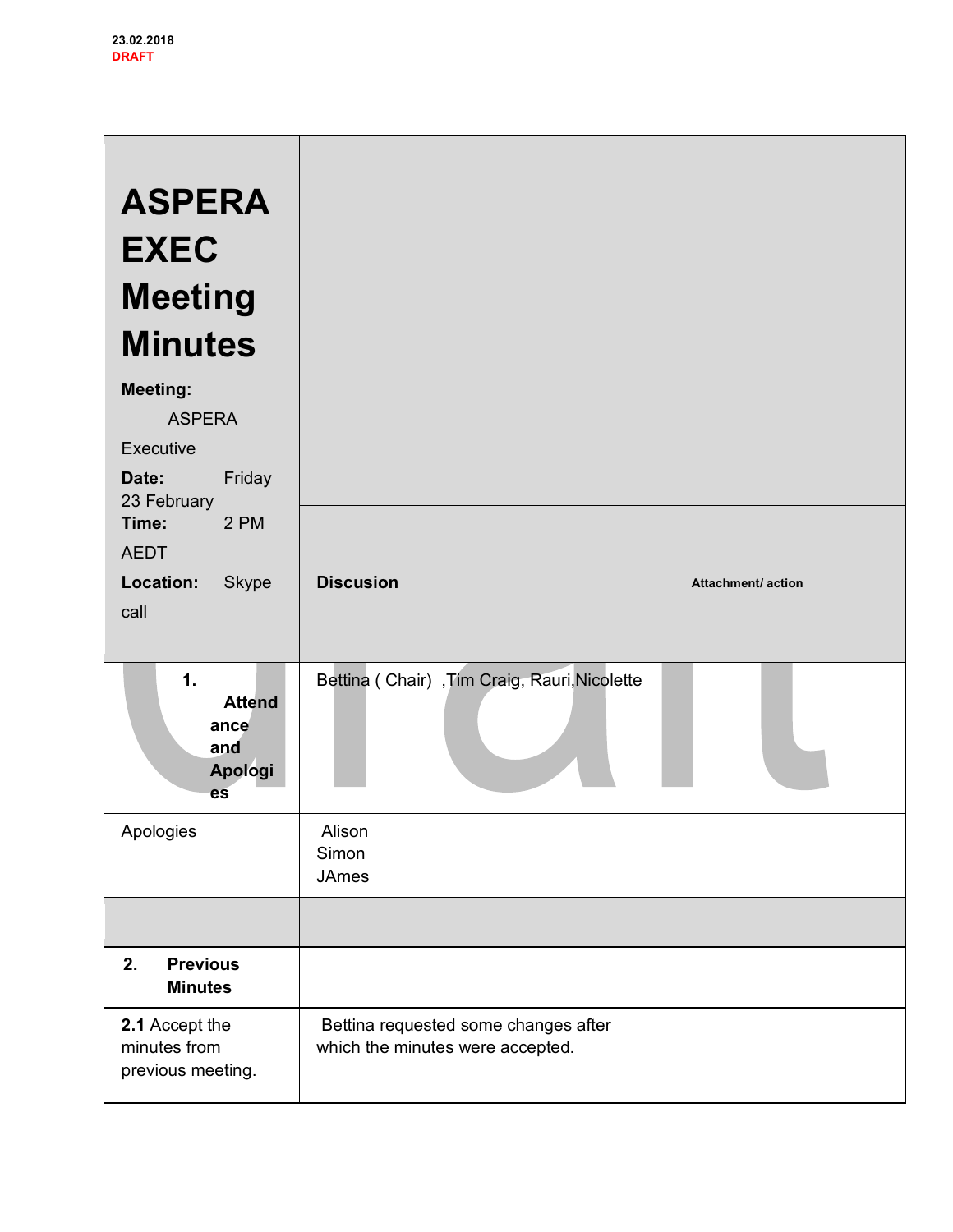| 3. Business<br><b>Arising</b><br><b>From</b><br><b>Previous</b><br><b>Meeting</b>                          |                                                                                                                                                                                                                                         |                                                                                        |
|------------------------------------------------------------------------------------------------------------|-----------------------------------------------------------------------------------------------------------------------------------------------------------------------------------------------------------------------------------------|----------------------------------------------------------------------------------------|
| 3.1 Updates to<br>constitution<br>and making<br>the new<br>version<br>available to<br>members              | Tim reported that the constitution has been<br>updated on the web site.<br>Bettina reported she had added a news item<br>to the web site pointing to the constitiution.<br>And that the Newletter will contain a link to<br>the wesite. |                                                                                        |
| 3.2 Informal<br>roles/respons<br>ibilities for<br>ordinary and<br>other Exec<br>members                    | Rauri suggested and the committte agreed<br>that resposibilities devolve to committee<br>members on an ad hoc basis and as<br>opportunity arose.                                                                                        |                                                                                        |
| 3.3 Duration of<br>Exec<br>member<br>terms                                                                 | Bettina asked for this item to be discussed at<br>a General Meeting during the conference                                                                                                                                               | Niccolette to schedule a<br>a General Meeting at the<br>conference                     |
| 3.4 Co-opting<br>additional<br>people to the<br>Exec                                                       | Bettina reported that she had sent a letter to<br>Magarette thanking here for her contribution                                                                                                                                          |                                                                                        |
| 3.5 Associate<br>and Student<br>and<br>individual<br>membership-<br>continuing a<br>longer<br>conversation | Held over to next meeting                                                                                                                                                                                                               | Alison to develop<br>document to canvas existing<br><b>ASPERA</b> community<br>opinion |
| <b>3.6 4.3 Meeting</b><br>request                                                                          | Tim                                                                                                                                                                                                                                     | Done                                                                                   |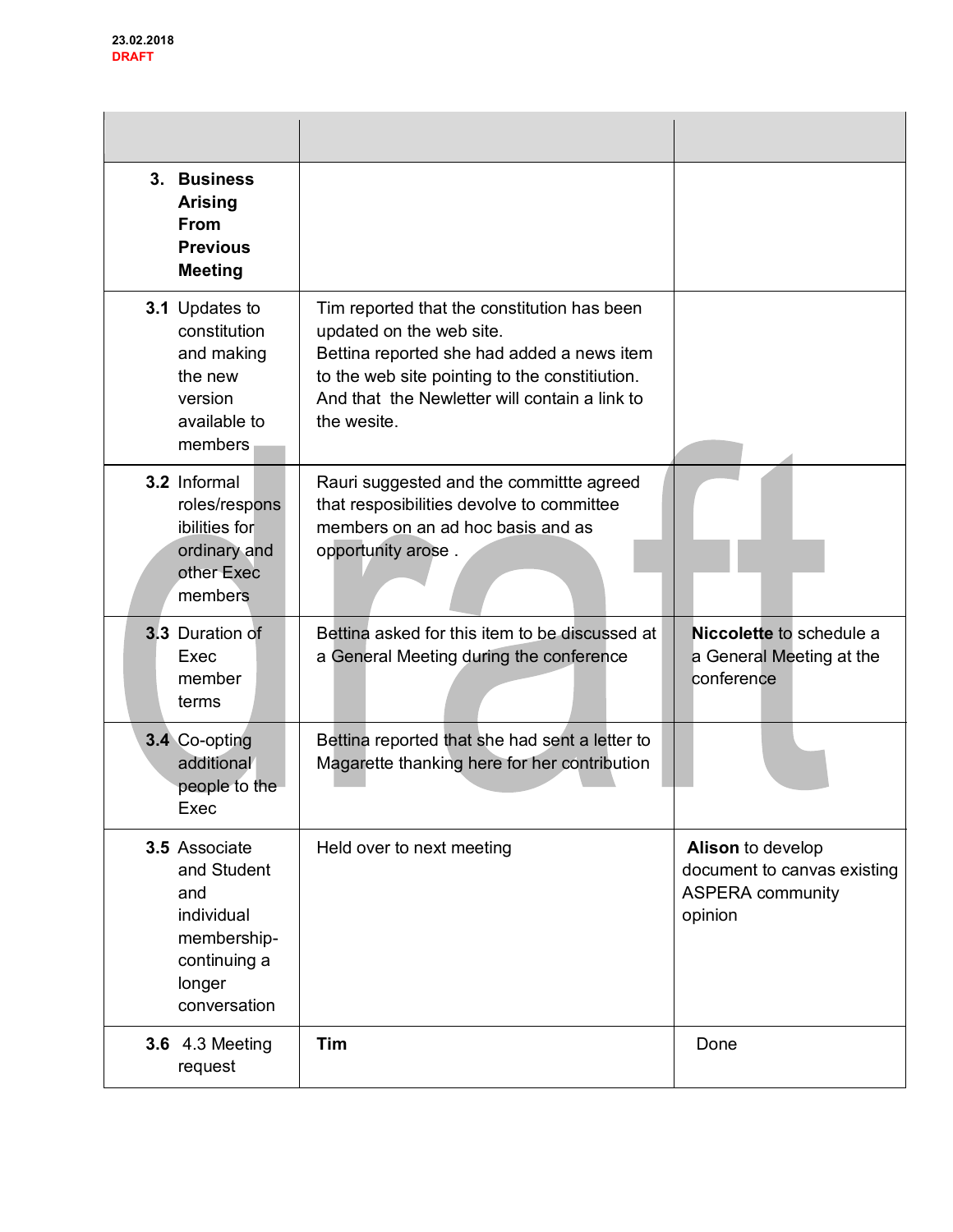| 3.7 5.1 WEB                             | <b>Bettina</b> to reviewiewd outstanding<br>migration see item 5<br>Simon to drafted a budget for WEB and year<br>See budget (attached)                                                                                                                                                                                                   |                                                                                                              |
|-----------------------------------------|-------------------------------------------------------------------------------------------------------------------------------------------------------------------------------------------------------------------------------------------------------------------------------------------------------------------------------------------|--------------------------------------------------------------------------------------------------------------|
| 3.8 Site updates                        | <b>Tim</b> reported that the exec committiee had<br>been updated to reflect the new membership<br>and that Bettina had updated the home page<br>footer.                                                                                                                                                                                   | Bettina to send tim<br>Secretary@Aspera.org<br>password                                                      |
| 3.9 5.3 Sightlines                      | Craig distributed a Sightlines working paper.<br>See Item 7                                                                                                                                                                                                                                                                               |                                                                                                              |
| 3.105.4 UTS                             | <b>Bettina</b> reported that Jen Webb's Key note<br>was availailable on the ASPERA Web site                                                                                                                                                                                                                                               |                                                                                                              |
| 3.116.2 Bank<br>Account<br>Access       | Bettina reported that she had submitted the<br>bank account acccess form to Alison                                                                                                                                                                                                                                                        | Alison to report re Bank<br>account access                                                                   |
| <b>3.12</b> 6.3 Finance<br>Reporting    | <b>TIM</b> informed the committee that the<br>reporting forms were inhand pending<br>appointment of a Public officer and accees<br>to the aspera credit card                                                                                                                                                                              | Apppointment of public<br>officer (Simon or Bettina)<br>carried over to next<br>meeting                      |
| <b>3.138.1 Teaching</b><br>and Learning | Tim distributed a report from the Tand L<br>stearing panel. There followed a general<br>discusion on how to proceed.<br>Bettina thanked Tim for report.<br><b>Bettina</b> drew the committee's attention to<br>the untimely death of Adrien Miles and<br>acknowledge his contribution and his<br>significant insights to the Tand L Panel | <b>Tim</b> to draft an invitation<br>to contribute ideas to an<br>Education Page for the<br>ASPERA web site. |
| 3.149.1 DDCA<br>invitation              | Bettina reported that a submission had been<br>sent responding tto the DDCA invitation to<br>the first 2018 edition of NiTRO with 'a<br>disciplinary perspective of 2017 and 2018. A<br>global round up of 2017 and                                                                                                                       |                                                                                                              |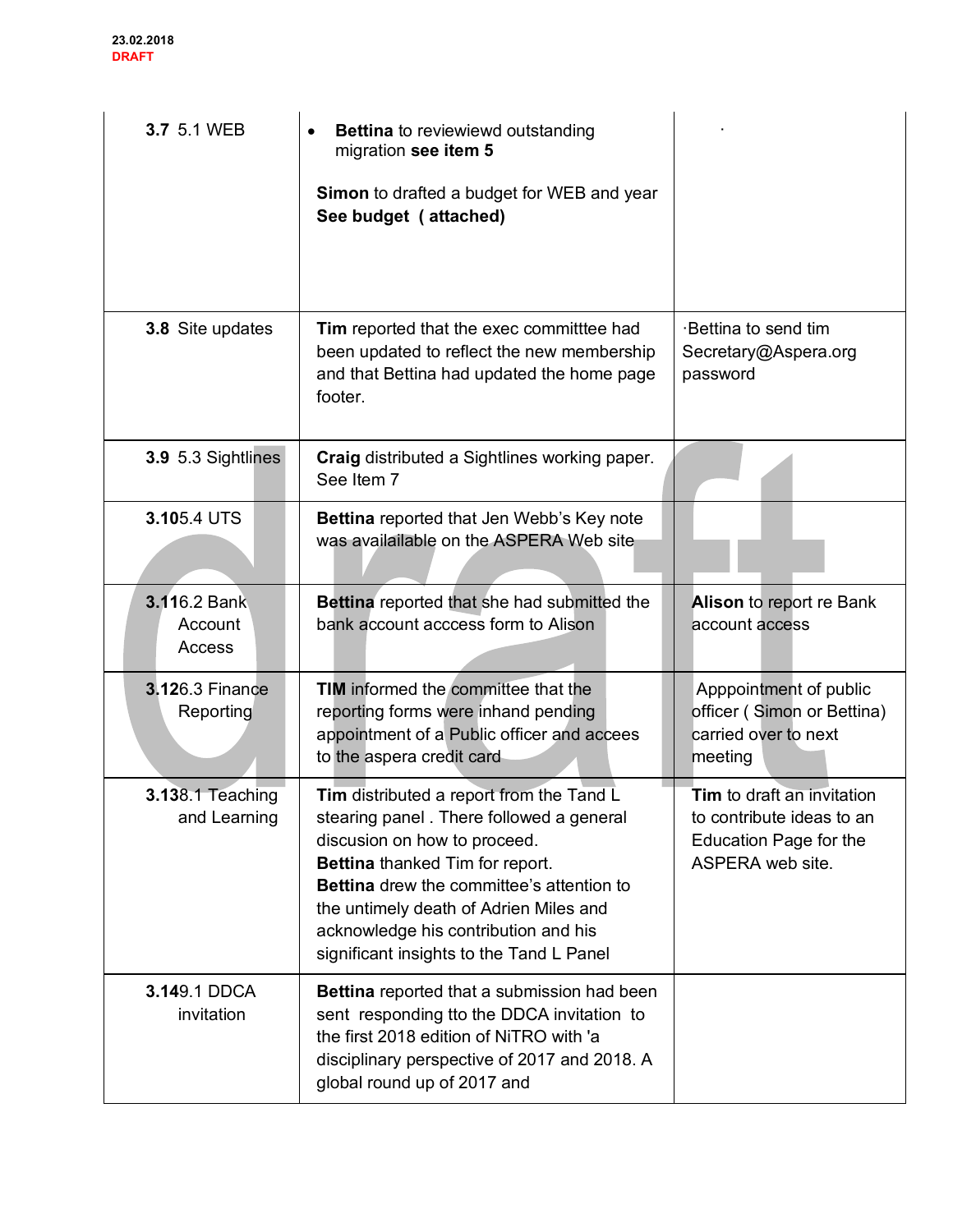|                                                  | fears/hopes/anticipations for 2018'                                                                                                                                                                                                                                                                                                            |                                                         |
|--------------------------------------------------|------------------------------------------------------------------------------------------------------------------------------------------------------------------------------------------------------------------------------------------------------------------------------------------------------------------------------------------------|---------------------------------------------------------|
| <b>New</b><br><b>Business</b>                    |                                                                                                                                                                                                                                                                                                                                                |                                                         |
| 4. President<br><b>Report</b>                    | Bettina, standing in for James, reported that<br>James expected to be back for next Exec<br>Meeting and that in the meean time we were<br>moving forward.                                                                                                                                                                                      |                                                         |
| 4.1 opportunities<br>to meet F2F<br>Carried over | The discussion of F2F meeting continued.<br>The committee noted that<br>There was money in the budget but that<br>٠<br>the money could be spent else where,<br>The constitution called for f 2f meeting<br>$\bullet$<br>but that Skype may have reduced the<br>need<br>However f 2 f meeting did get a lot done<br>Discussion carried forward. |                                                         |
|                                                  |                                                                                                                                                                                                                                                                                                                                                |                                                         |
|                                                  |                                                                                                                                                                                                                                                                                                                                                |                                                         |
| 5. Web site                                      |                                                                                                                                                                                                                                                                                                                                                |                                                         |
| 5.1                                              | <b>1 Bettina</b> reported<br>that there were still some items<br>waiting to be moved from the hacked<br>site.<br>That the budget allowence did not<br>$\bullet$<br>seem to be enough to cover it<br>2 Craig noted that we should do what needs<br>to be done whilst we have Jeff to do it.                                                     | <b>Bettina</b> to add<br>conference page to web<br>site |
|                                                  |                                                                                                                                                                                                                                                                                                                                                |                                                         |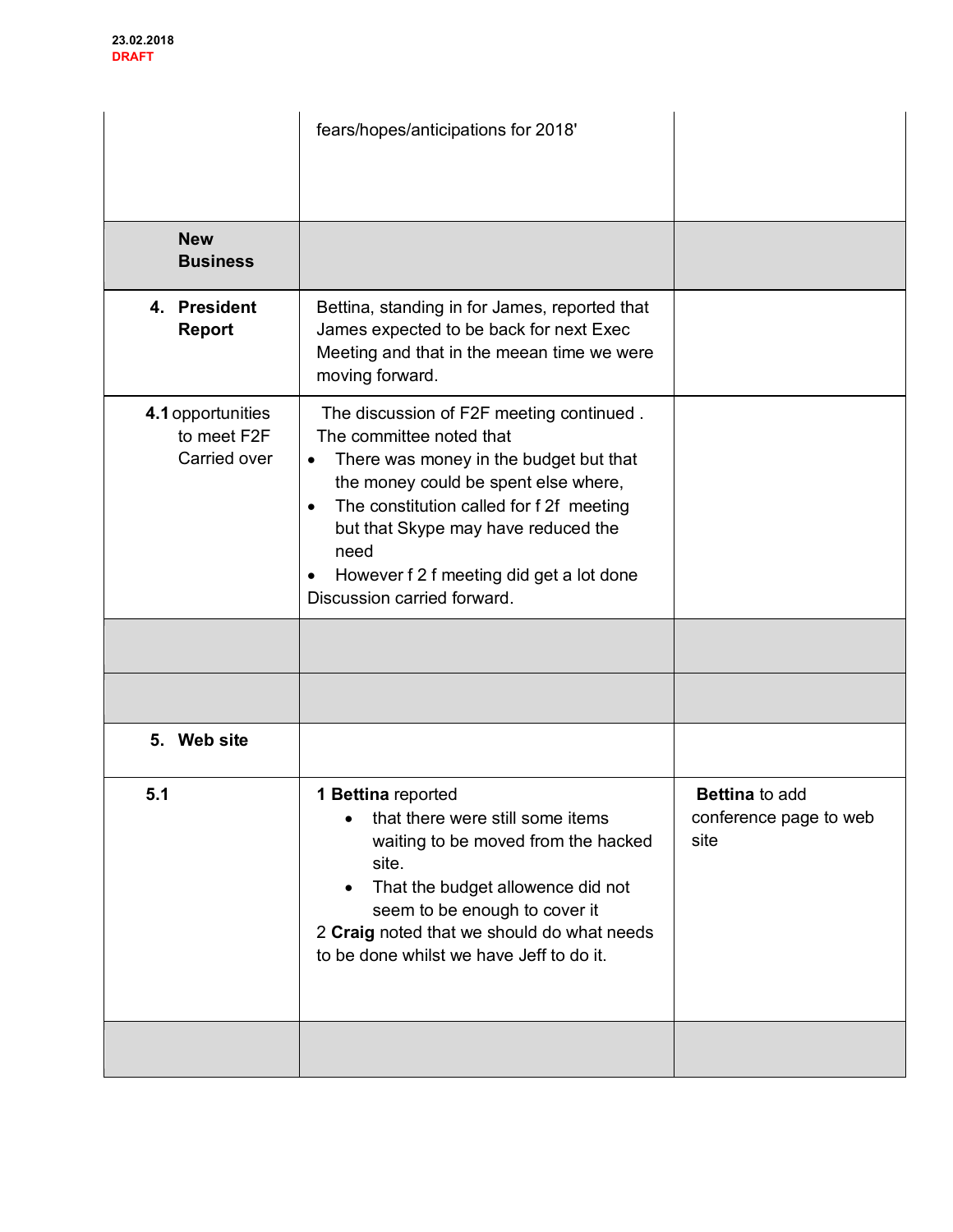| 6. Finances                                         |                                                                                                                                                                                                                                                                                                                                                                                                                                                                                                                                                                                                                                                                                                                                                                                                                                                                                                                                                                                                                                                                                   |                                                                                                                                          |
|-----------------------------------------------------|-----------------------------------------------------------------------------------------------------------------------------------------------------------------------------------------------------------------------------------------------------------------------------------------------------------------------------------------------------------------------------------------------------------------------------------------------------------------------------------------------------------------------------------------------------------------------------------------------------------------------------------------------------------------------------------------------------------------------------------------------------------------------------------------------------------------------------------------------------------------------------------------------------------------------------------------------------------------------------------------------------------------------------------------------------------------------------------|------------------------------------------------------------------------------------------------------------------------------------------|
| 6.1 Treasurer's<br>update                           | SImon                                                                                                                                                                                                                                                                                                                                                                                                                                                                                                                                                                                                                                                                                                                                                                                                                                                                                                                                                                                                                                                                             | <b>Draft Budget</b>                                                                                                                      |
| 6.2 Budget                                          | Bettina noted that the Budget was good and<br>sustainable, thanked Simon and further<br>noted the possibility of moving some items<br>the around                                                                                                                                                                                                                                                                                                                                                                                                                                                                                                                                                                                                                                                                                                                                                                                                                                                                                                                                  | See Draft Budget                                                                                                                         |
| 6.3 updates incl<br>hosting<br>agreement<br>and CFP | Re hosting agreement the discussion<br>covered<br>The suggestion that rather than have<br>$\bullet$<br>a defind fixed aggreement form we<br>should make a case by case<br>agreement.<br>The possiblility of a sliding scale of<br><b>ASPERA</b> contribution<br>The difficulty of a sliding scale<br>That a fixed ageement would soon<br>$\bullet$<br>be out of date and might not be<br>appropriate across both metro and<br>regional venures<br>The over arching purpose of a<br>$\bullet$<br>hosting agreement.<br>MOTION: That, before accepting a<br>conference convenor and venue for the<br><b>ASPERA Annual Conference, the</b><br>conference aggreement document, as<br>drafted by Simon, be used as a set of<br>guidelines to firmly establish and limit<br>ASPERA's obligation re financial and other<br>support for the annual ASPERA conference.<br>Proposed Craig. Seconded Bettina.<br><b>Motion PASSED</b><br>MOTION: That we accept that ASPERA will<br>contribute \$3,000 to the VCA 2018<br>conference . Proposed Craig. Seconded<br><b>Tim. Motion PASSED</b> | <b>Conference Hosting</b><br><b>Agreement</b><br>Nicollete to invoice<br>ASPERA \$3000 for<br>contribution to 2018<br>Conference at VCA. |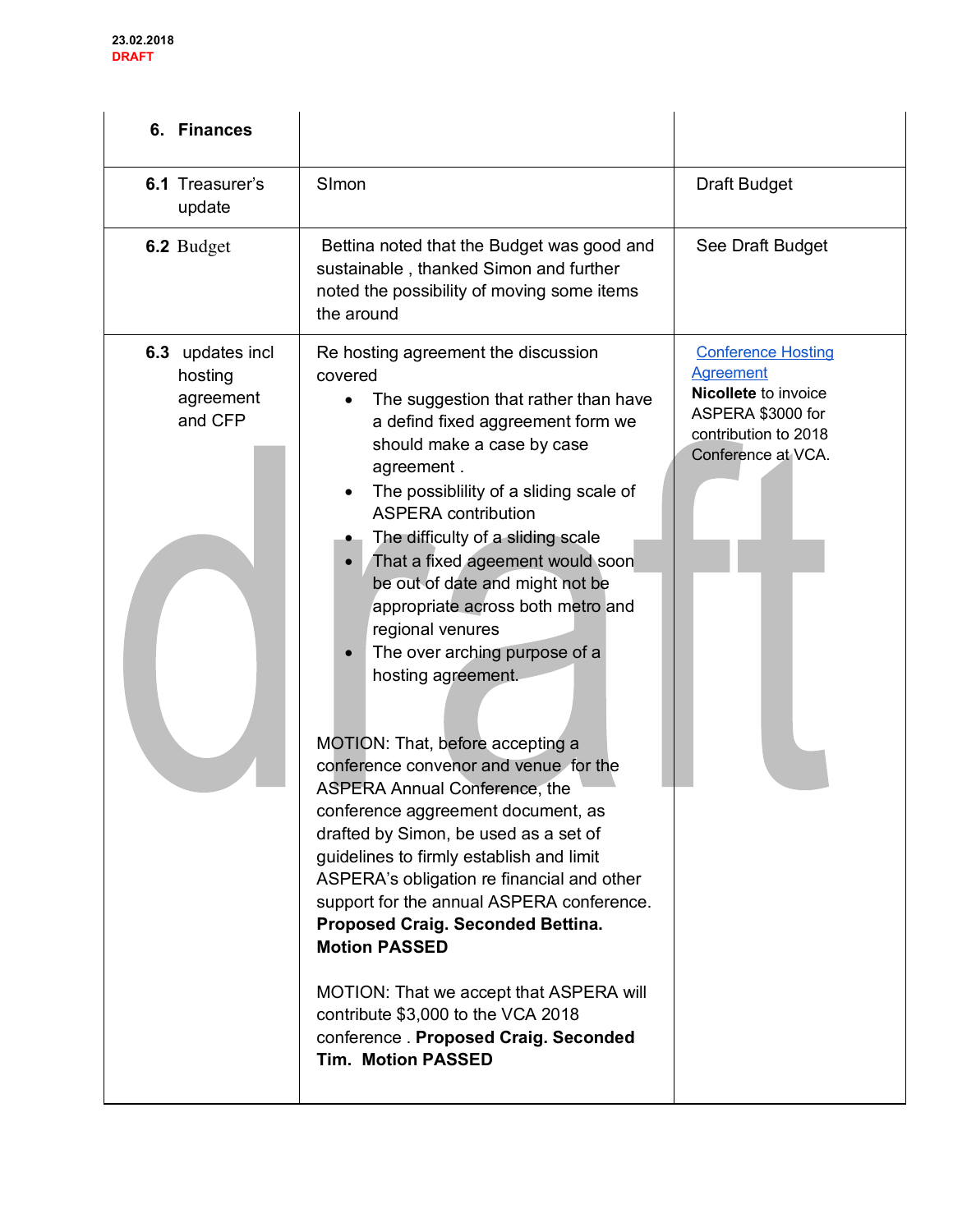| 7. Research                                      |                                                                                                                                                                                                                                                                                                                                                                                                                                                                                                                                                                                                                                                                                       |                                                                                                                                                       |
|--------------------------------------------------|---------------------------------------------------------------------------------------------------------------------------------------------------------------------------------------------------------------------------------------------------------------------------------------------------------------------------------------------------------------------------------------------------------------------------------------------------------------------------------------------------------------------------------------------------------------------------------------------------------------------------------------------------------------------------------------|-------------------------------------------------------------------------------------------------------------------------------------------------------|
| 7.1 Report                                       | Craig drew the committees attention to the<br>document Sightlines: Filmmaking in the<br>Academy<br>Plans for 2018 and beyond<br>Plans for 2018 and beyond<br>The committee discussed Sightlines<br>including<br>Sightlines relationship to ASPERA<br>Sightlines websight and the sightlines<br>presence on theASPERA website<br>The need for Sightlines to have an<br>ongoing bussiness plan<br>The desire for Sighlines to be<br>integrated as part of ASPERA.<br>MOTION: That ASPERA supports continued<br>Sightlines development with a view to<br>establishing Sightlines as an international<br>forum and organ of ASPERA. Proposed<br><b>Craig. Seconded Tim. Motion PASSED</b> | See Sightlines:<br><b>Filmmaking in the</b><br>Academy<br>Plans for 2018 and beyond<br>Craig to make a<br>bussiness case outlining<br>plans and costs |
| 7.2 2018<br><b>ASPERA</b><br>conference<br>@ VCA | Discussion re research Boot camp                                                                                                                                                                                                                                                                                                                                                                                                                                                                                                                                                                                                                                                      | Nicolette to Book Boot<br>Camp room<br>RSC to organise Boot Camp<br>registration                                                                      |
|                                                  | <b>Niccolette</b> raised concerns re links to the<br>conference Registration page                                                                                                                                                                                                                                                                                                                                                                                                                                                                                                                                                                                                     | Bettina to follow up "out<br>of Office" email<br><b>Niccolette</b> to establish<br>booking procedure.                                                 |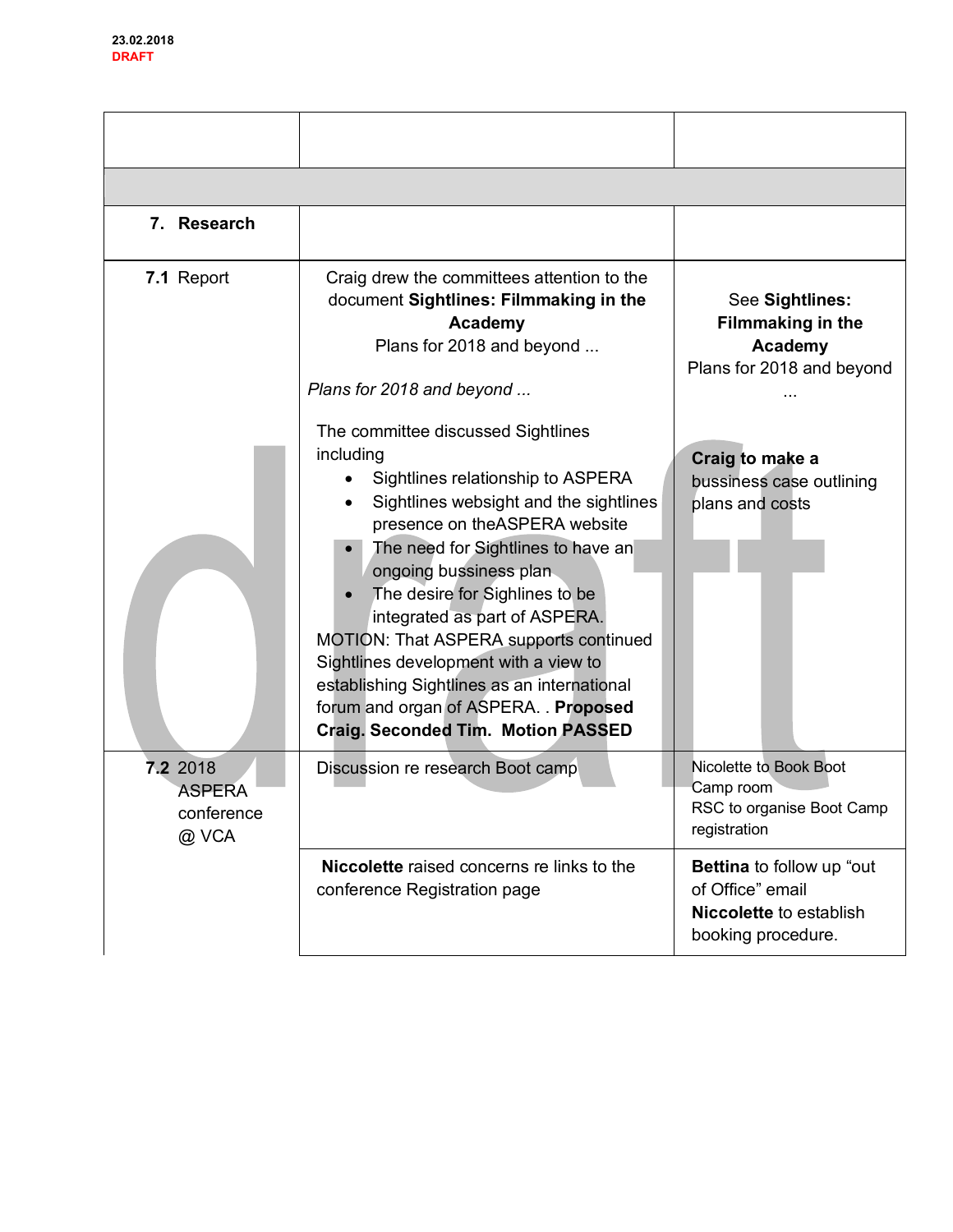|                                                                                                                                                      | Niccolette reported that She was considering<br>Katrina Sedgewick from ACME and Tony<br>Ayres (Matchbox) as Key note speakers.<br>Nicolette sought clarrity re.<br>Programing for Key notes<br>$\bullet$<br>Timing of the Conference Dinner:<br>Day 2<br>$\circ$<br><b>Session Recording</b><br>Not required<br>$\circ$<br>Venue sizes and limitations<br>A hard copy program<br>Yes please<br>$\circ$ | Nicollete to invite Key<br>Note speakers                                                           |
|------------------------------------------------------------------------------------------------------------------------------------------------------|--------------------------------------------------------------------------------------------------------------------------------------------------------------------------------------------------------------------------------------------------------------------------------------------------------------------------------------------------------------------------------------------------------|----------------------------------------------------------------------------------------------------|
|                                                                                                                                                      |                                                                                                                                                                                                                                                                                                                                                                                                        |                                                                                                    |
| 8. Teaching                                                                                                                                          |                                                                                                                                                                                                                                                                                                                                                                                                        |                                                                                                    |
| 8.1 Teaching and<br>Learning<br>'subcommitte<br>e'- where to<br>next following<br>2017<br>conference                                                 | Discussed under Matters Arising 3.13                                                                                                                                                                                                                                                                                                                                                                   | <b>Report: ASPERA Teaching and</b><br>Learning plenary round table<br>discussion ASPERA Conference |
|                                                                                                                                                      |                                                                                                                                                                                                                                                                                                                                                                                                        |                                                                                                    |
| 9. Other<br><b>Business</b>                                                                                                                          |                                                                                                                                                                                                                                                                                                                                                                                                        |                                                                                                    |
| 9.1 DDCA<br>invitation to<br>contribute to<br>the first 2018<br>edition of<br>NiTRO with<br>'a disciplinary<br>perspective<br>of 2017 and<br>2018. A | Discussed under Matters Arising 3.14                                                                                                                                                                                                                                                                                                                                                                   |                                                                                                    |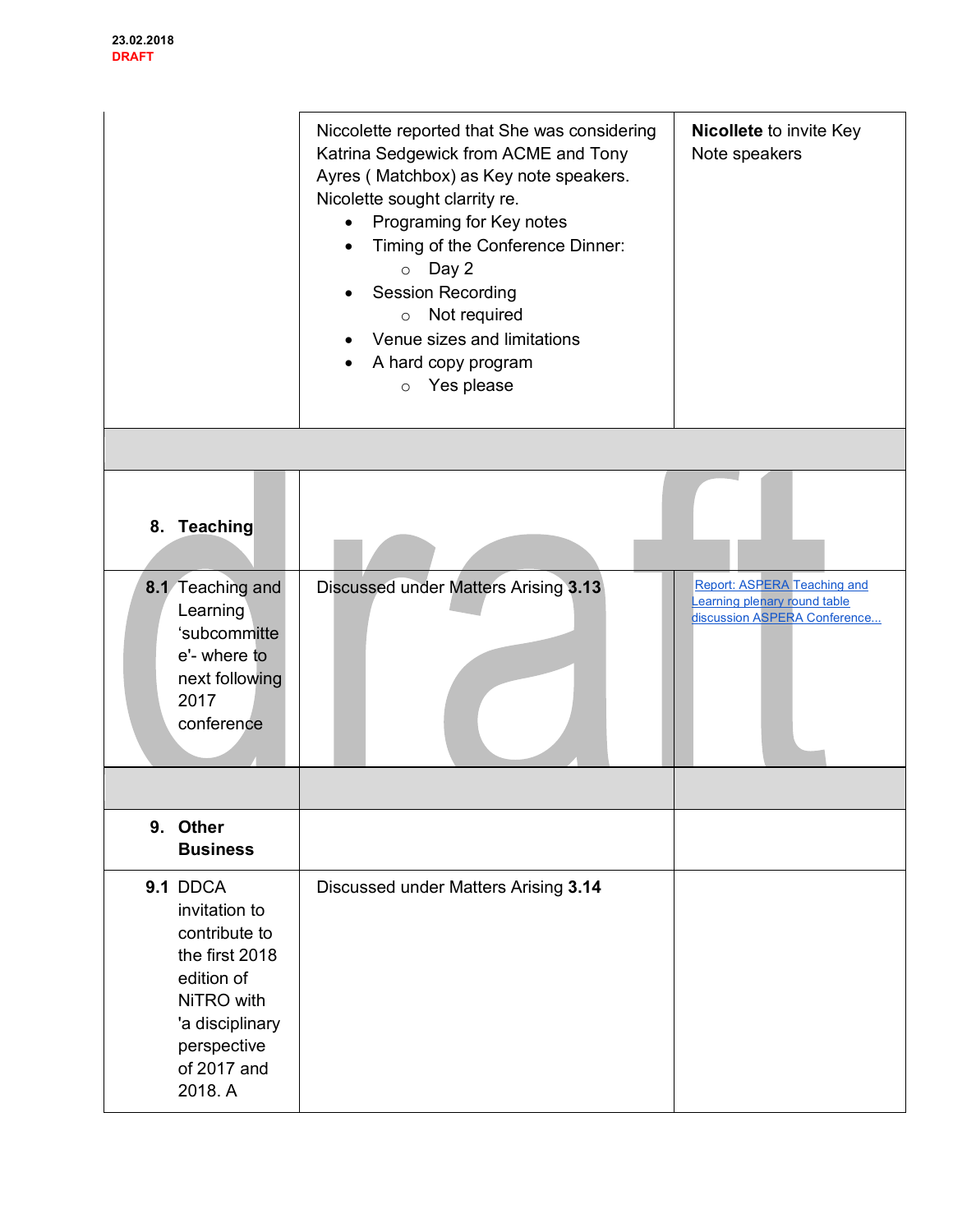| global round<br>up of 2017<br>and<br>fears/hopes/a<br>nticipations<br>for 2018' |                                                                       |  |
|---------------------------------------------------------------------------------|-----------------------------------------------------------------------|--|
| 9.2 ASPERA<br>newsletters-<br>rotating<br>members<br>proposal                   | Covered at the last meeting .included in this<br>agenda as an error   |  |
| 9.3 Leo's<br>retirement                                                         | Covered at the last meeting . included in this<br>agenda as an error. |  |
| <b>10. Next</b><br><b>Meeting:</b>                                              | Friday 23 March 13:00hrs Sydney time.                                 |  |
|                                                                                 |                                                                       |  |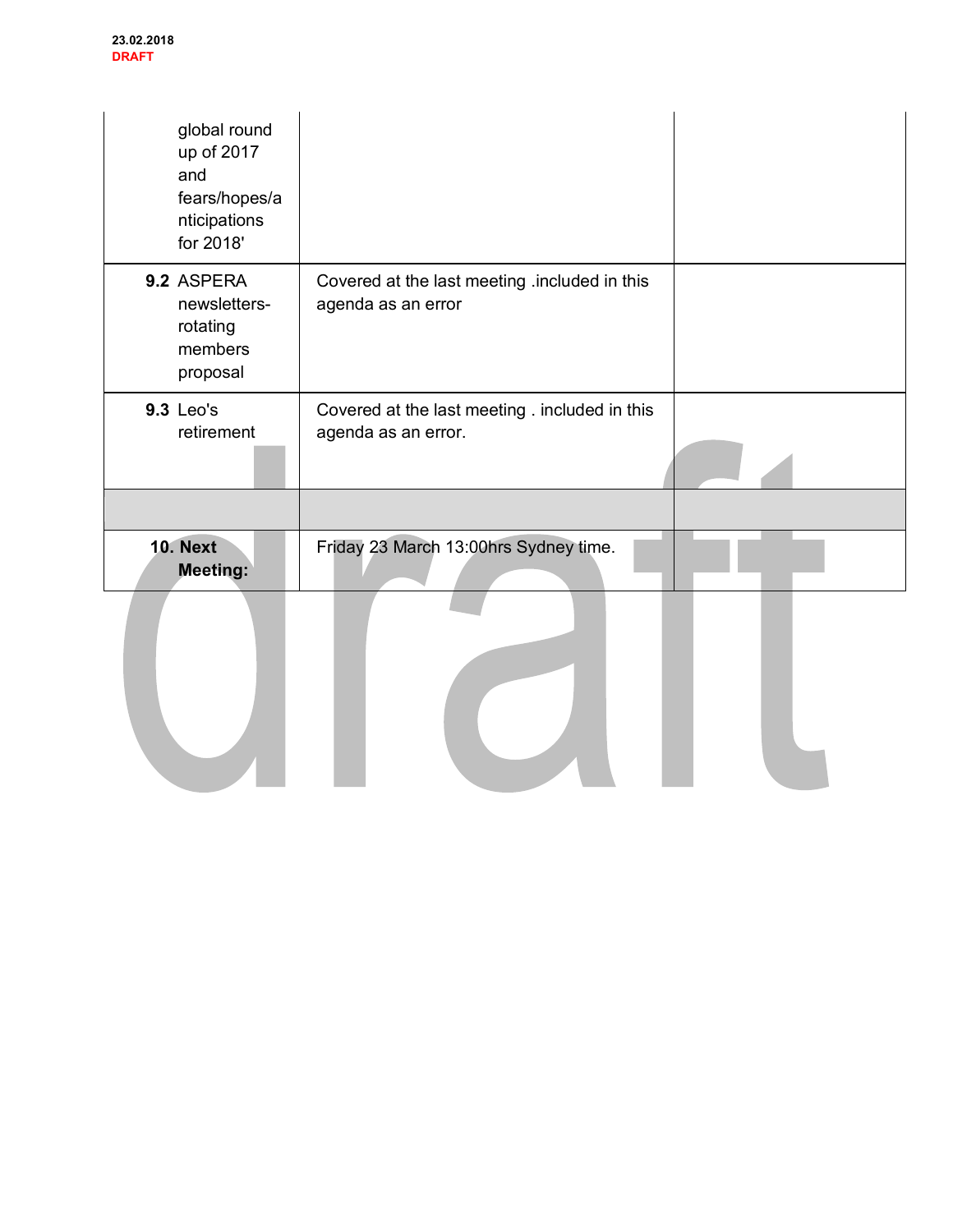## ASPERA

Australian Screen Production Education and Research Association

## **Conference Hosting Agreement**

This agreement is between the Australian Screen Production Education and Research Association (ASPERA) and the Victorian College of the Arts (HOST) and outlines the terms of conditions relating to the hosting of the 2018 ASPERA Conference at the VCA's School of Film and Television from 27-29 June 2018.

#### **General**

ASPERA has agreed that the Host will operate ASPERA's annual conference at VCA's School of Film and Television from 27-29 June 2018. The annual conference is an event where delegates of ASPERA's member organisations and other interested academics, practitioners, students and guests present research papers, hold discussions, screen work and conduct networking activities.

Typically the conference attracts 50-80 attendees over three days and comprises one strand of activities, including sessions for presenting papers, keynote and guest speakers, morning and afternoon tea breaks, lunch and a conference dinner.

Two delegates from each of ASPERA's member organisations are provided free entry to the conference, with all other attendees paying a fee to be agreed between ASPERA and the Host

## **Timing**

Key dates for the conference are:

Finalisation of the program by ASPERA and Host - Online Registration Opens – Conference starts – 9am Wed June 27, 2018 Conference finishes – 6pm Fri June 29, 2018 Conference Hosting report due – Fri Jul 27, 2018

## **Key responsibilities**

*The Host will:* Develop a conference program Secure guest speakers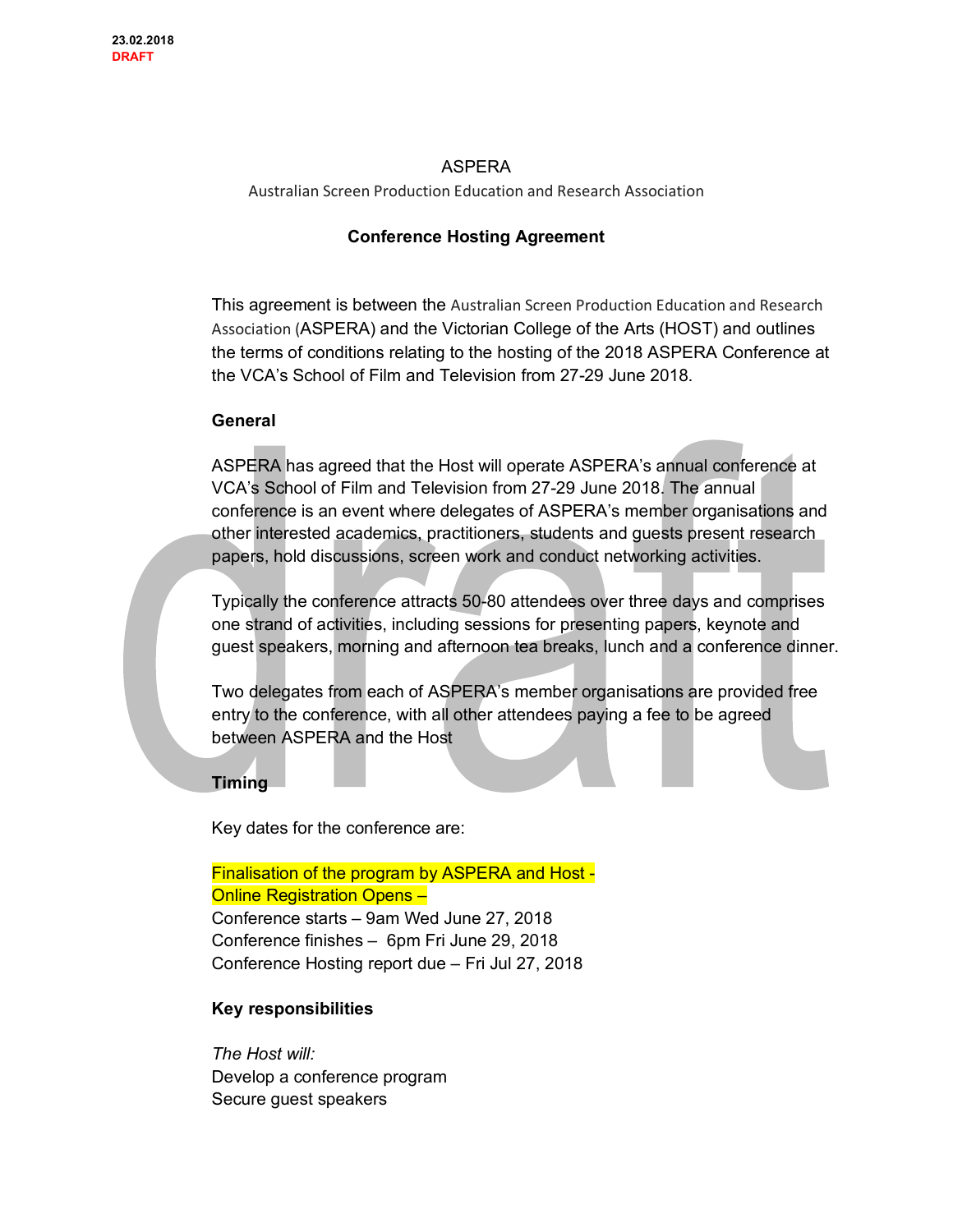Promote the program at their institution and through their networks Manage all registrations Recommend accommodation partners/locations Collect all registration fees Provide name tags for all delegates Secure relevant rooms, locations, venues and AV equipment for the conference Secure all necessary catering for moring and afternoon teas, lunch and the conference dinner Manage the day to day operations Report on the conference proceedings and outcomes

#### *ASPERA will;*

Manage the conference Call for Papers Provide the Host with a list of presenters Provide the Host with a list of approved ASPERA delegates (who attend free) Promote the conference nationally and internationally through member organisations and the ASPERA network Provide the Host with relevant branding guidelines Provide the Host with a fixed Hosting fee

*ASPERA and the Host will jointly:* Agree the final conference program Agree conference pricing Agree any conference sponsorship and promotion arrangements

## **Financial Arrangement**

ASPERA will provide the Host with \$3000 cash for hosting the Conference The host is entitled to all registration fees collected from attendees. The host is liable for all the costs of hosting and operating the conference, including but not limited to catering, guest speakers, room and equipment hire, security, registration management

## **Pricing**

ASPERA and the Host will agree on pricing for the following categories:

| 3 day pass | Full rate | Concession |
|------------|-----------|------------|
| 2 day pass | Full rate | Concession |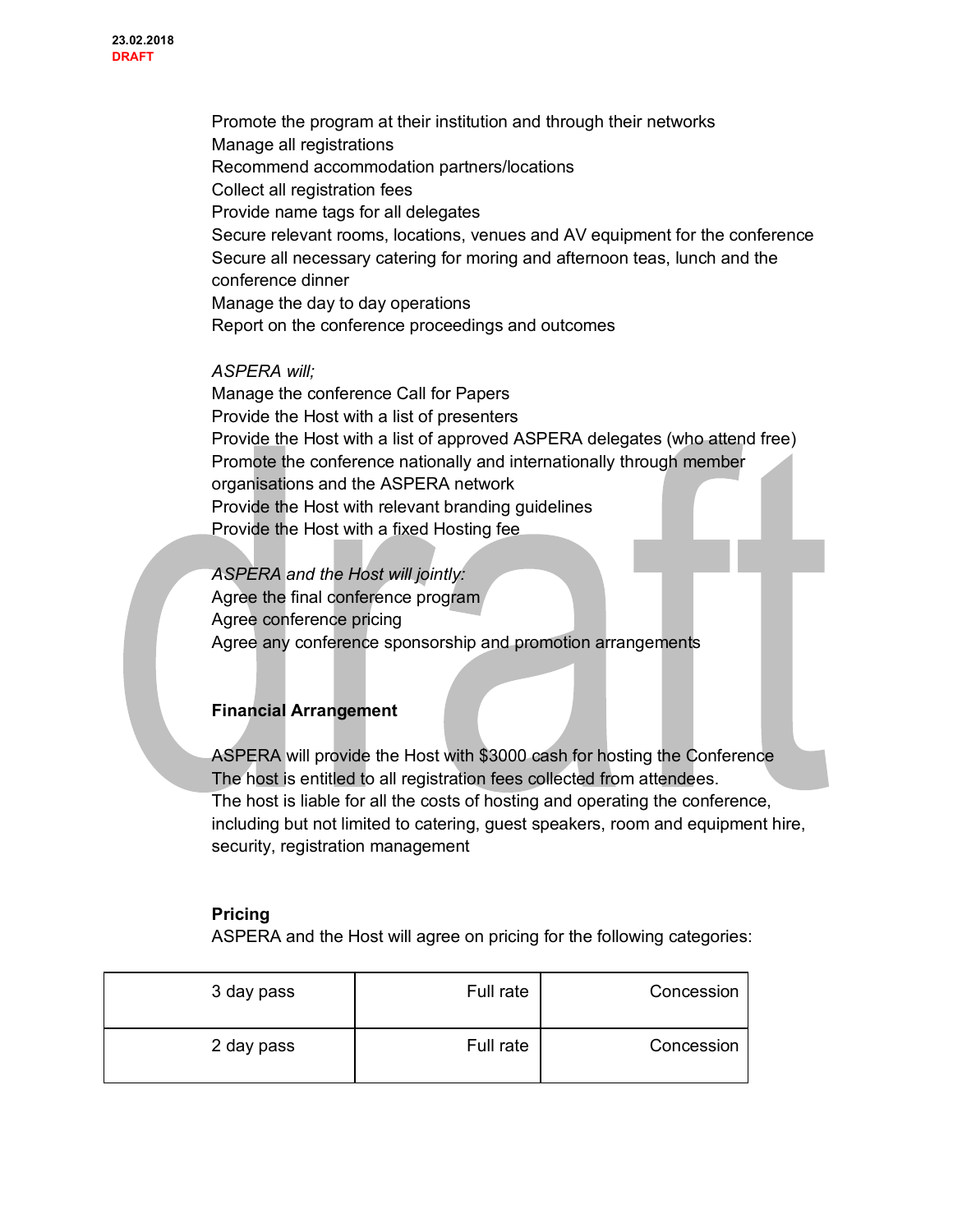| 1 day pass  | Full rate | Concession |
|-------------|-----------|------------|
| Dinner only |           | Full rate  |

## **Hosting Report**

The Host will provide ASPERA with a summary report of the conference within 30 days that outlines:

- 1. General overview of the conference
- 2. Attendance results
- 3. Financial results
- 4. Feedback and recommendations for future conferences

## **Simon's email of 6.02.2018**

Hi all – just following up from last meeting. A couple of things from me:

- 1. A draft budget for year ending 30 June 2018 (attached) to be discussed at the next Committee Meeting. We should also think about the 2018/19 budget (as it is a little late doing budgeting for the year ended June when it's already Feb!)
- 2. What financial support can we provide to the conference host (linked to budget).
- 3. As you can see from the budget, we can only really afford \$4000 to support the conference. Unless we increase our own fees dramatically, we can't do too much about this. The issue is that we promise our members 2 free places at the conference. With 18 member organisations, and conference fees of say \$300, that's \$10,800 of freebies (conference income) that the host doesn't get. The low risk approach is to just give the host the \$4000 and let them take the risks and potential upside on the conference. After all, they control all the costs and with a fixed sum from us, can manage the whole thing to that budget. Assuming the host gets the rooms/facilities at no cost, they are really only paying for catering & extras.
- 4. Other options (perhaps for next year?) are:
	- 1. to split the conference fee into 2 components a "membership" component of say \$120 (that we cover for 2 delegates from each membership organisation) and a "participation" component (covering food etc etc) that the participant has to pay – or get their institution to pay.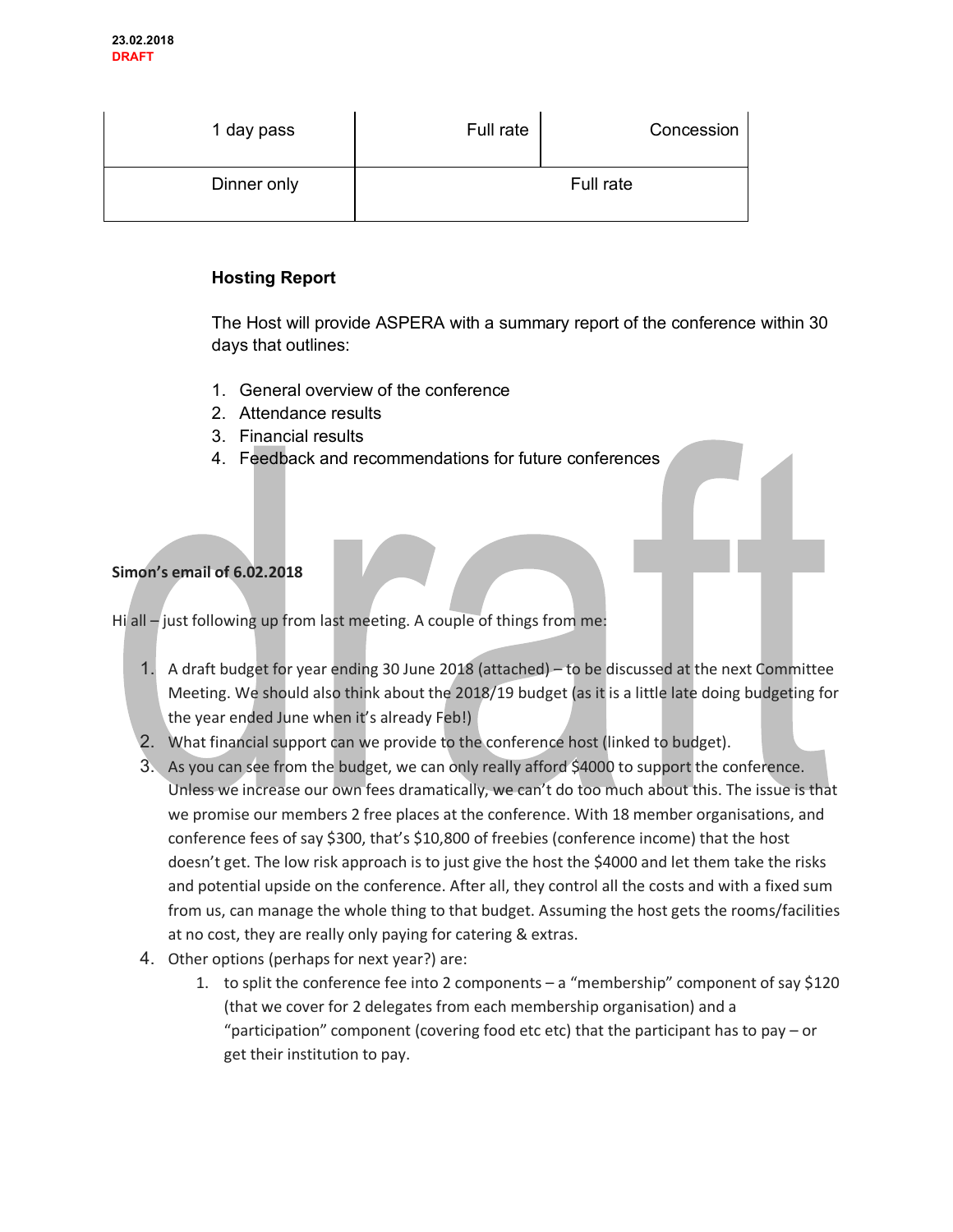2. We agree an algorithm (sliding scale) arrangement between ASPERA and the host so that – if numbers are low (worst case would be that the only attendees are freebie delegates), we share the downside; but if numbers are high, we share the benefits.

## 5.

My preference is that – as we are a small organisation – we should just agree a fixed fee (of about the \$4000) and make it really clear what the deal means for them. Most hosts will only have to cover the catering costs for the daytime sessions (we all pay separately for the dinner). So the \$4000 seems reasonable to me. I'm happy to let them take any upside if registrations go really well.

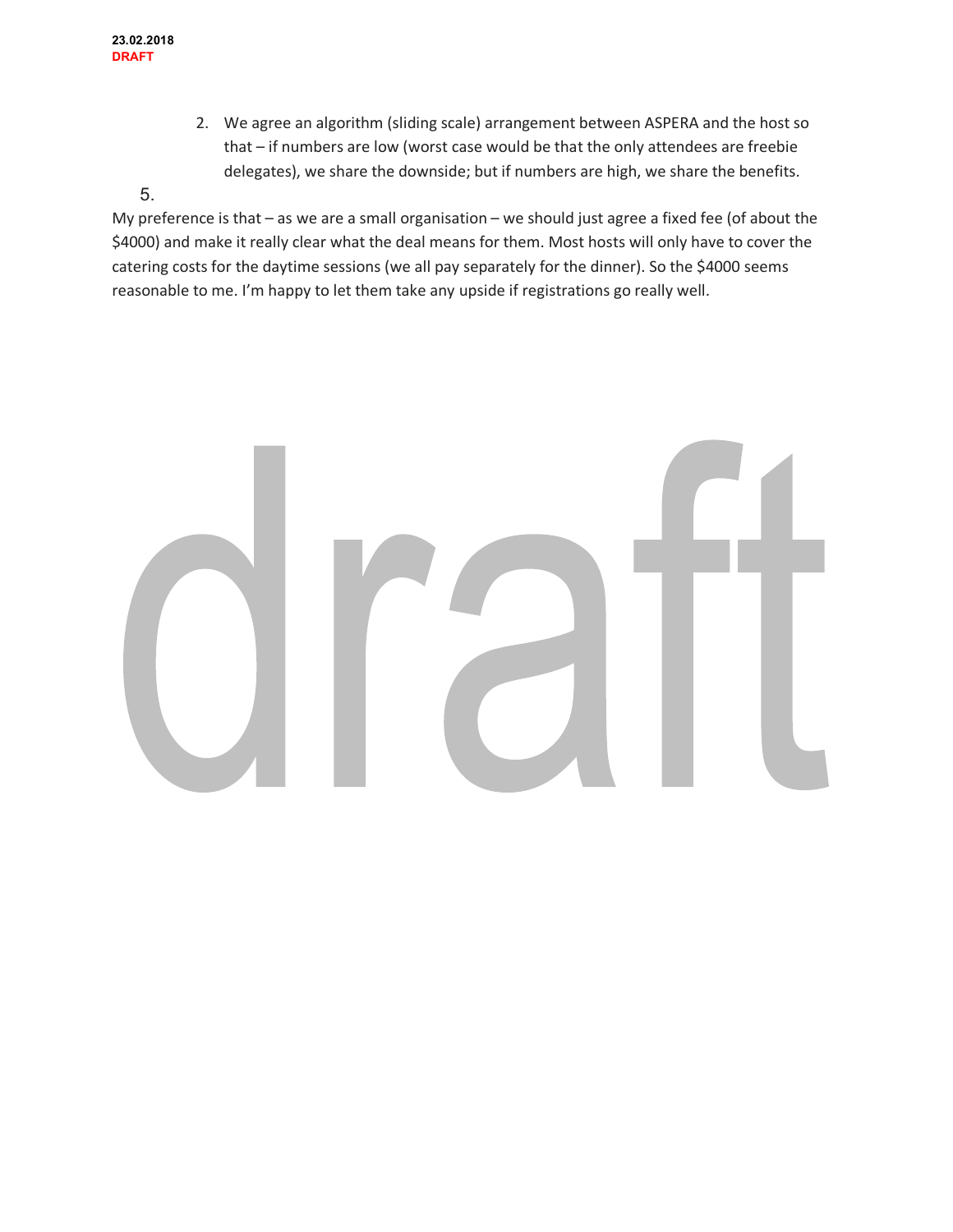$\sim$ 

| Draft Budget                         | <b>DRAFT</b>             |               |                |                                                                                  |
|--------------------------------------|--------------------------|---------------|----------------|----------------------------------------------------------------------------------|
|                                      | <b>BUDGET</b>            | <b>ACTUAL</b> | <b>ACTUAL</b>  | Comments on the budget                                                           |
|                                      | year ending 30 June 2018 | 2017          | 2016           |                                                                                  |
|                                      | \$                       | \$            | \$             |                                                                                  |
| Revenue                              |                          |               |                |                                                                                  |
| Members fees                         | 11700                    | 10,200        | 9,000          | 18 members @ \$650                                                               |
| Interest received other corporations | 0                        | 174           | 146            | There is no longer a deposit account                                             |
| <b>Total revenue</b>                 | 11,700                   | 10,374        | 9,146          |                                                                                  |
| <b>Expenses</b>                      |                          |               |                |                                                                                  |
| <b>Bank fees</b>                     | 60                       | $\mathbf 0$   | $\overline{3}$ | monthly fees on trading account                                                  |
| Interest paid other corporations     | $\pmb{0}$                | 0             |                |                                                                                  |
| Internet & web expenses              | 750                      | 284           |                | Allow for some professional assistance in order to ensure<br>stable web presence |
| Domain name                          | 165                      | $\mathbf{0}$  |                |                                                                                  |
| ISP fees                             | 192                      | 192           |                |                                                                                  |
| Postage                              | 50                       | 0             | 54             |                                                                                  |
| Seed funding project                 | $\mathbf 0$              | 0             | 2,750          | not enough funds this year                                                       |
| Executive "Working Bee"              | 2500                     | 2,238         | 2,483          | Similar to last 2 years - this is a valuable chance to do long<br>term planning  |
| Annual conference contribution       | 4000                     | 3,596         | 5,608          | To support conference host (as per agreement)                                    |
| AGM/symposium expenses               | 1500                     | 0             | 0              | actual for 2017/18                                                               |
| Memberships                          | 500                      | 500           | 1,265          | DDCA membership of Council of Deans of Creative Arts                             |
| Research sub-committee costs         | 1000                     | 1,848         | 3,702          | ?? Discussion with CB to determine needs this year                               |
| <b>Total expenses</b>                | 10,717                   | 8,658         | 15,871         |                                                                                  |
| Surplus/(deficit) for the year       | 983                      | 1,716         | $-6,725$       | This gives us a small contingency (surplus)                                      |

۰,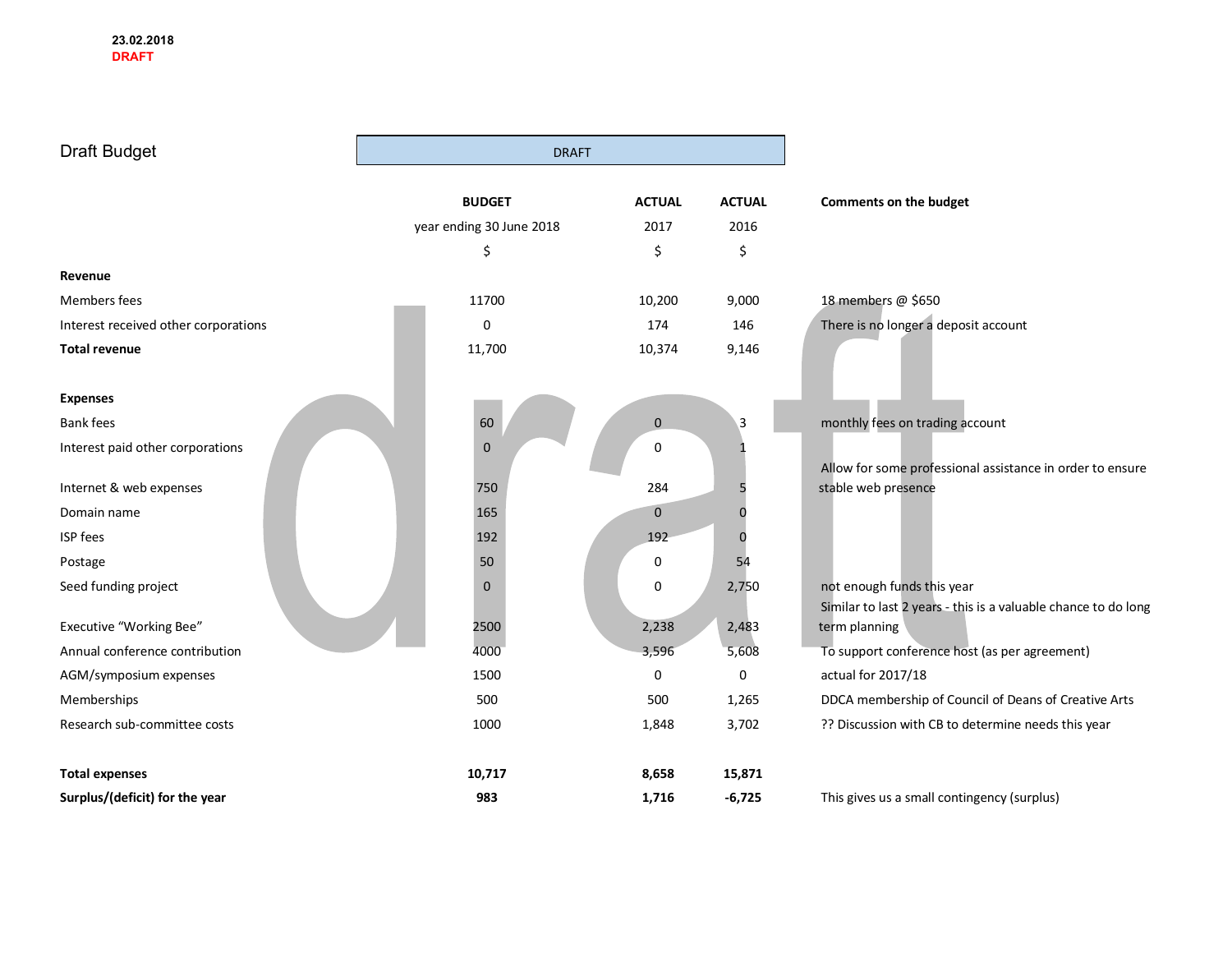## **Report: ASPERA Teaching and Learning plenary round table discussion ASPERA Conference 2017.**

Report Prepared by Tim Thomas August 2017

## **Background**

In Late 2016 early 2017 the ASPERA Executive Committee distributed a call for expressions of interest in a Teaching and Learning Sub- Committee. Adrian Miles (RMIT), Kath Dooley (Curtain) Sue Cake (QUT) and Tim Thomas (UC) responded.

Following discussion amongst the ASPERA Executive the four responders were asked to organise a discussion panel to take place at the annual ASPERA conference in June at Bond University, with the intention of engaging the ASPEARA community in the questions around the need for, and aims of a Teaching and Learning Sub- Committee.

In preparation for that discussion Adrian ,Kath, Sue ,and Tim commenced an email discussion to establish a foundational understanding of such a sub- committee, and identified themselves up as a Teaching and Learning Steering Group.

# **Pre - plenary round table discussion questions**

The steering group identified it own interests and areas of concern.

- Teaching differs from research in that research is collaborative where as the ASPERA intuitional members compete for students. There for the purpose of a Teaching and Learning Committee should be to increase the pool of high quality students wanting a screen production education. To do that we have to consider more than the needs of a the screen production industry.
- What is the purpose of screen production education? And how do Universities contribute?
	- o Are universities training students for an industry?
	- o Are universities making graduates

The Steering Group noted that a Teaching and Learning Sub- Committee could :

- Support screen education focused research
- Support teaching with new technologies eg 360 video and VR
- Provide a forum for discussion of online screen production courses
- Support a day dedicated to teaching and learning at the annual ASPERA Conference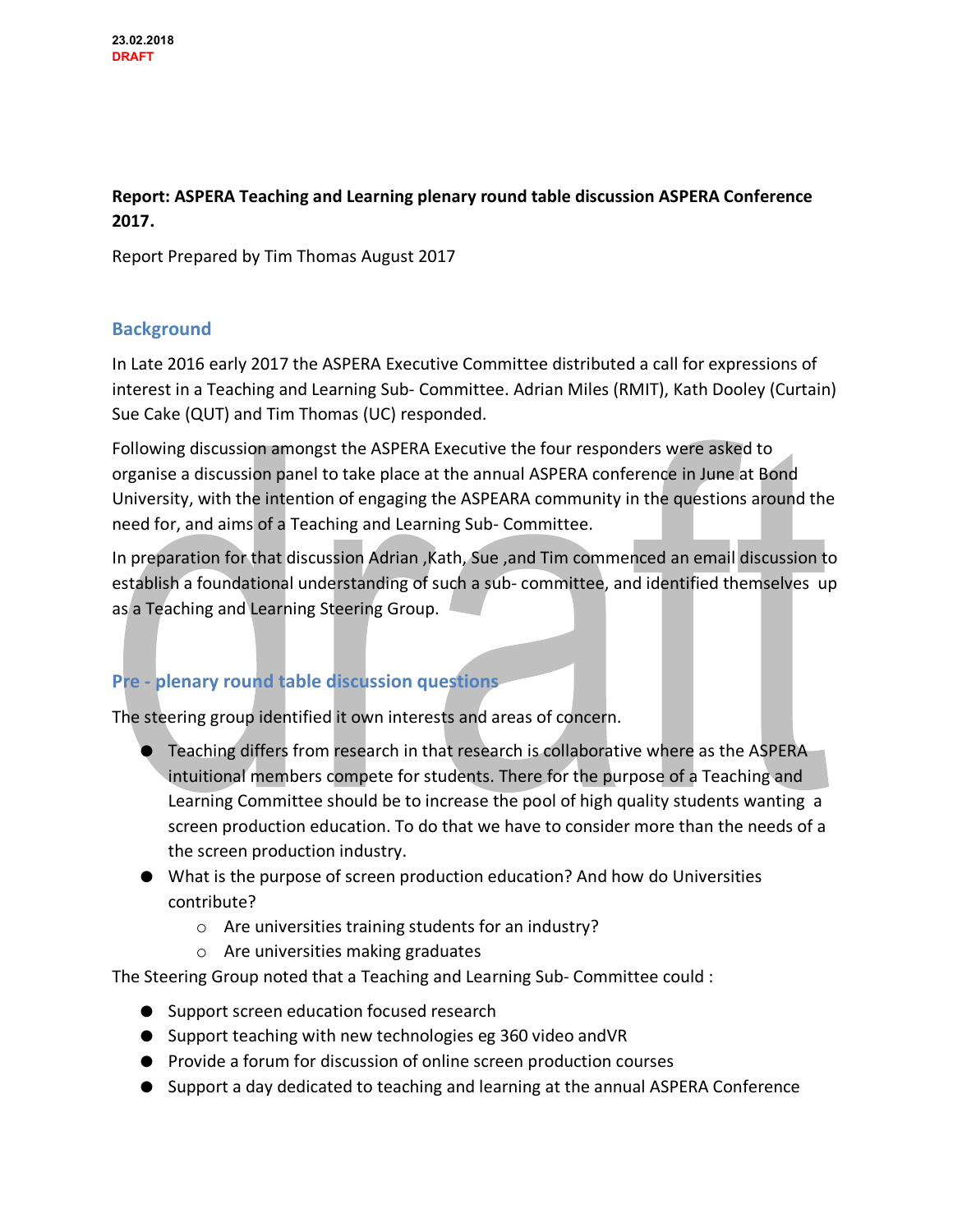● Promote Film Production Education as an academic discipline with benefits beyond its industrial application , and act as advocate for the pedagogic benefits of creative, project based learning

## **Points from the Conference**

There were a number of presentations in the conference that had a direct relationship to the question of a Teaching and Learning Sub Committee.

- Natalie Krikowa asked, Do Higher Ed programs equip grads with the required knowledge? Is this a known quantity? Eg web series training.( Natalie Krikowa, *Queer Storytelling on YouTube: The Millennial Calling Card.*)
- Joshua McNamara's experience with a EU project in Africa suggests that filmmakers need to know themselves. Should we be teaching towards that goal? (Joshua McNamara, *Scripting the Social Reality of Terrorism: Doing an Ethnography of Scriptwriting Practice in Urban Kenya*.)
- Sue Cake supported this by identifying subconscious influences. Sue talked about a critical reflection on premise. (Susan Cake*, Identifying Subconscious Influences in Narrative Comedy Screenwriting.*)
- Marco Ianniello showed us how he repositions the educator as a creative collaborator. (Marco Ianniello, *Practice-led Pedagogy: production-house techniques in creative film education Outcomes*.)

## **The Discussion**

To start the discussion the Steering Group offered a provocation,

"Are we training students for an industry or are we making graduates?"

The provocation was supported by some questions and some observations.

" Training Students for industry" demands

- What sort of industry?
- What jobs?
- How important are craft/tech skills ?
	- $\circ$  If they are important does Higher ed allow enough time to develop these craft skills?

The Film and television industry is characterised as a project economy in which employees move from project to project leveraging their social networks and communication skills to do so. Irit Alony *et al* identify soft communication skills as being a major factor in ongoing success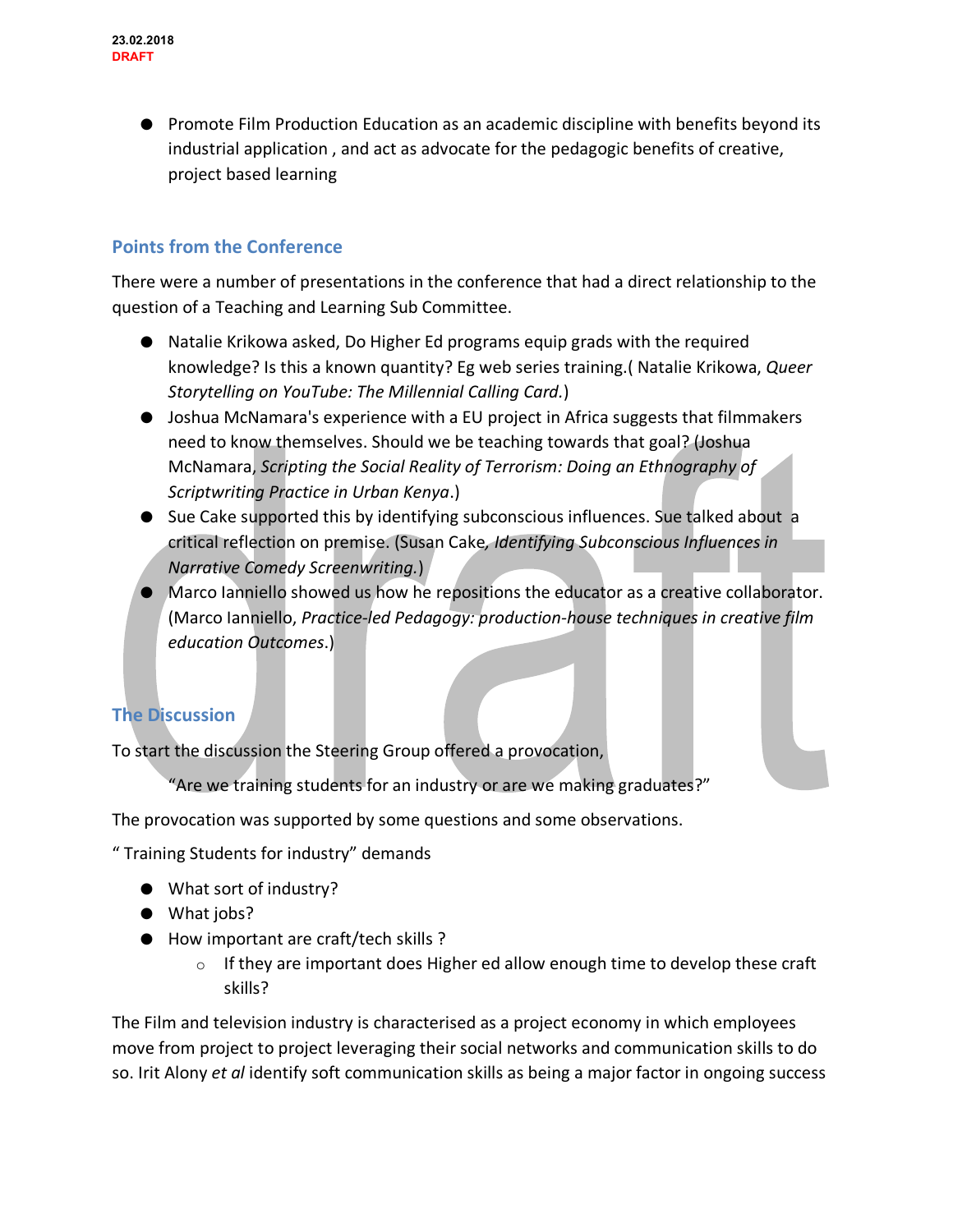within the Australian Film industry <sup>1</sup>. Whilst Candace Jones<sup>2</sup> describes the shift to project based employment in the US film and television industry and how workers within that industry are socialised into an industry culture which suggest the importance of a professional mindset. Shirley Dex *et al* take the British Television industry as an example when considering the effects of contractual uncertainty and the strategies that workers develope to accommodate that uncertainty. These strategies include diversifying income sources, which suggest that breadth within an undergraduate program is important  $3$ .

We can define "Graduates" via our institution's notions of graduate attributes. In which case a graduates are :

- Good collaborators,
- Good communicators
- Analytical thinkers
- Problem solvers
- Technically literate
- Ethical
- And they live in the world.

Considering the nature of the the screen production industry the graduate attributes appear to be as, or possibly more, important than craft skills.

The Provocation started a wide ranging discussion with some ideas explored in depth and some ideas given emphasis through repetition.

The discussion included

- The idea that Screen production is well placed to deliver graduate capability training (soft skills e.g. teamwork, organisational skills, )
- That there needs to be a discussion around the purpose of screen production education, is it training for industry and /or are we producing graduates?
- Screen production as a platform for delivering key graduate attributes.
- Should tertiary concentrate on craft skills, does industry expect craft skill in graduates?

<sup>&</sup>lt;sup>1</sup> Alony, Irit, Greg Whymark, and Michael Jones. "Sharing tacit knowledge: a case study in the Australian film industry." *Informing Science Journal* 10 (2007): 41

<sup>&</sup>lt;sup>2</sup> Jones, Candace. "Careers in project networks: The case of the film industry." Arthur, Michael Bernard, and Denise M. Rousseau, eds. *The boundaryless career: A new employment principle for a new organizational era*. Oxford University Press on Demand, 2001 *pp58-7*5.

<sup>3</sup> Dex, S., Willis, J., Paterson, R. and Sheppard, E., 2000. Freelance workers and contract uncertainty: the effects of contractual changes in the television industry. *Work, Employment and Society*, *14*(2), pp.283- 305.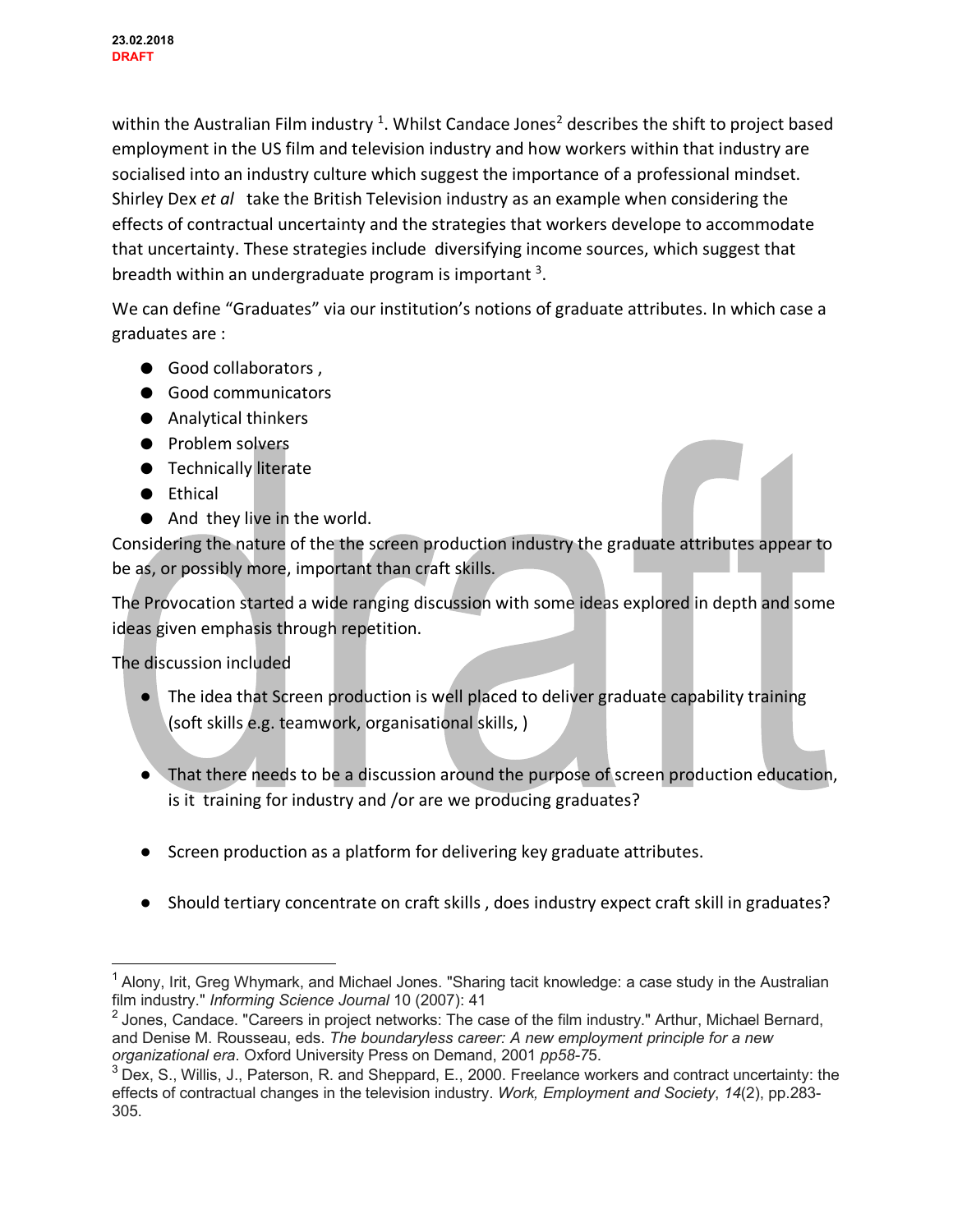- Should the transferable skills.
- does tertiary education produce a professional mindset , moving novices into professionals?
- IS there a tension between the student expectation for a specific employment outcome and the reality of employment conditions within the Screen Production Industry?

The Discussion finished with a show of hands to indicate support for the establishment of a ASPERA Teaching and Learning Sub-Committee. The indication was that the ASPERA community, as represented by those present at the 2017 Conference plenary session strongly supports the establishment of a ASPERA Teaching and Learning Sub-Committee.

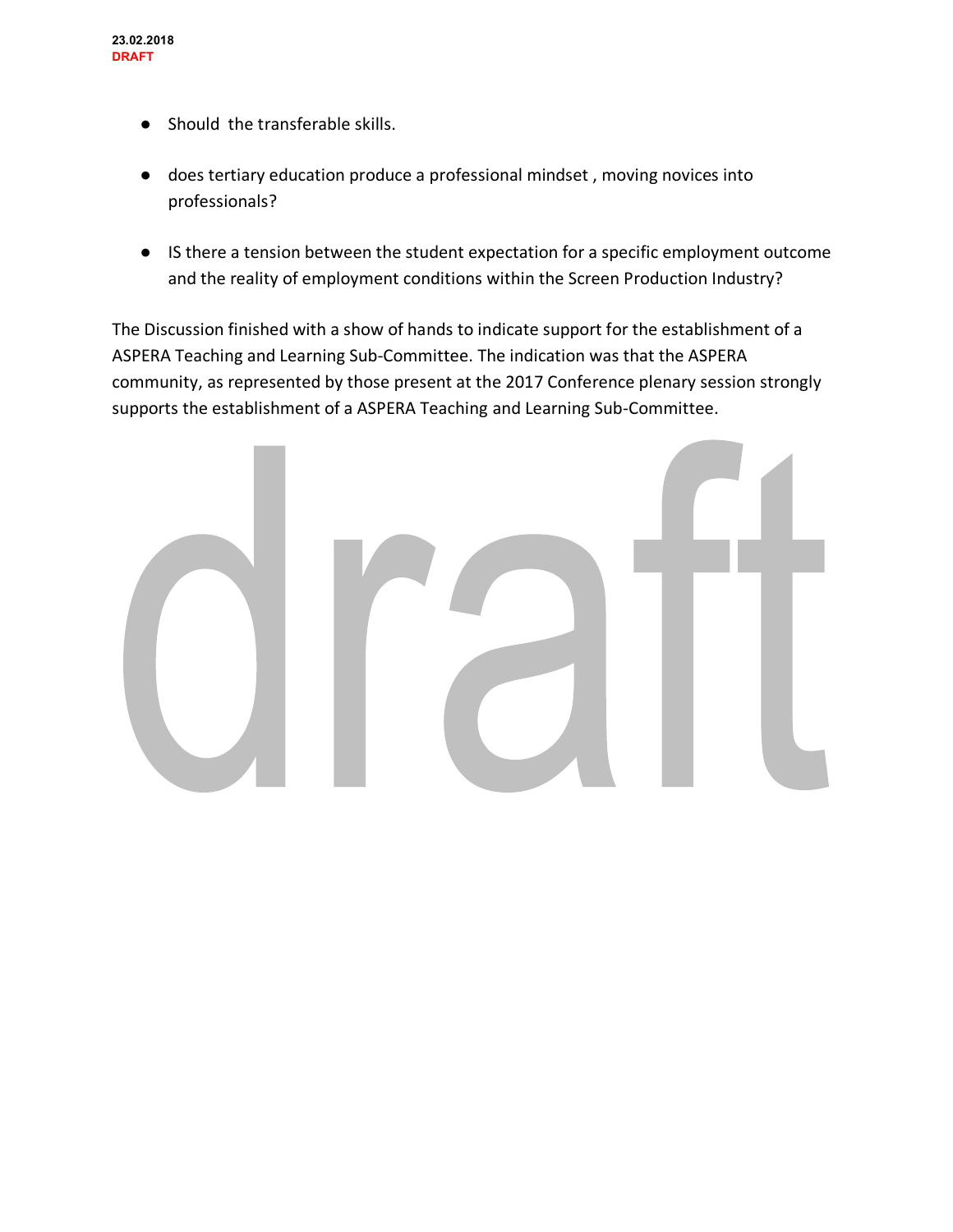## **Sightlines: Filmmaking in the Academy**

Plans for 2018 and beyond ...

As a brand, *Sightlines: Filmmaking in the Academy* is gaining international traction. Following two conferences/festivals (2014, 2016) and two issues of its journal (2015, 2017), it has become known as a place not only where new screen production research works can be disseminated, but also where debates about what constitutes screen production research can take place. The founder of *Sightlines*, Dr Leo Berkeley, has recently retired from RMIT. Not having Leo to further develop the conference/festival and the journal, A/Prof Craig Batty and Dr Bettina Frankham wish to propose a model to ensure a sustainable and exciting future for *Sightlines*, one that will also help to promote ASPERA as an international leader in the discipline.

#### **Sightlines: conference/festival**

It is proposed that this event continue bi-annually (where possible), predominantly to sustain visibility for *Sightlines* and promote participation in the journal (see below). The first two events were held at RMIT, and it is proposed that the next event be held at UTS in November 2019. Following this, the *Sightlines* conference/festival could be hosted by other universities (or organisations) in Australia; and/or, if the brand has continued to build, in association with international partners. Bournemouth University's *Media Education Summit* could be used as a model here. It started at Bournemouth (UK) and over time has been co-hosted by universities from several countries. The MES event also feeds directly into the journal, *Media Practice and Education* (formerly the *Journal of Media Practice*).

Moving forward, beginning in 2019, the conference/festival will be advertised clearly as a place to share work and ideas, with a view to submitting to the *Sightlines* journal (see below). In the past there has been a direct correlation between the event and the journal, with some confusion between where peer review takes place (i.e., is being accepted into the conference a form of peer review for the screen works?). It will need to be made very clear that the event is an event, and peer review for the journal happens after the event - should delegates wish to participate.

An important aspect of this proposition is that the conference/festival would help to generate income so that the journal can be sustained. While not a 'for profit' event as such, the intention would be to supplement the journal through unspent income. Note: the first *Sightlines* event in 2014 (which was not financially attached to ASPERA) generated a surplus of circa \$5000. Some of this money was used to pay Dr Smiljana Glisovic to assist with the first issue of the journal - which included setting up peer review guidelines and templates - and to conduct research about screen production in the academy. This led to a publication in *Studies in Australasian Cinema*. Some of the money was also paid to Nicholas Hansen, to record and edit 'vox pops' that were then added to the *Sightlines* / ASPERA website. It is anticipated that ASPERA will manage the financial accountability of this event. The editors of the event/journal will, however, manage the account (with support from the treasurer) and make all decisions about how the money is spent. The editors could seek financial hosting from their institutions if, for some reason, ASPERA did not want to take on this responsibility.

Anticipated costs for running the journal include: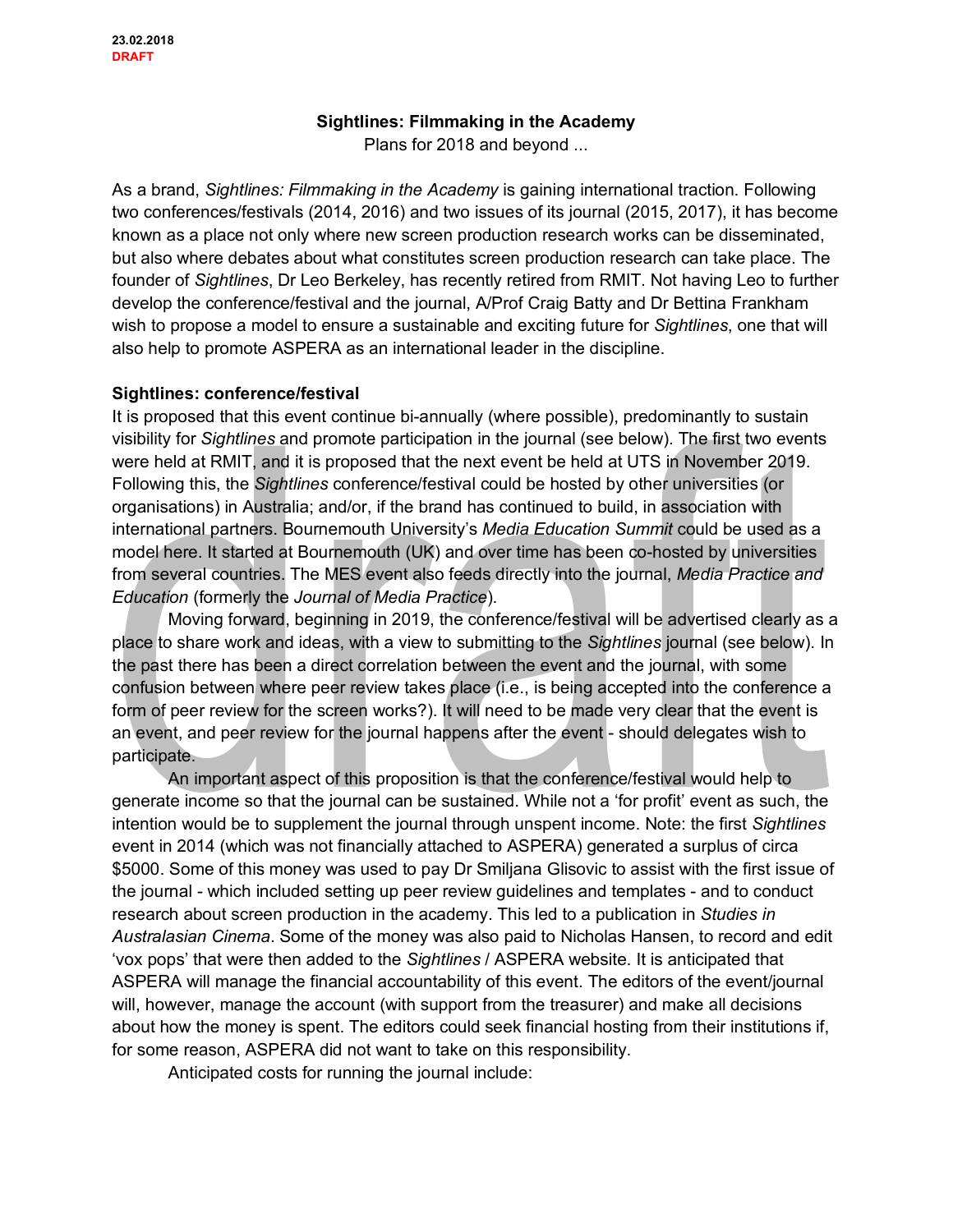- administrative support (beyond peer reviewing etc.)
- Vimeo hosting (approx. \$324 annually for a Pro account)
- copy editing
- website support
- if applicable, web hosting (i.e., if not part of the ASPERA website)

For the planned 2019 *Sightlines* event at UTS, a call will need to go out in the middle of 2018. The June ASPERA conference would be a good time to announce this, The intention is to attract a large international audience.

## **Sightlines: journal**

Building on the success of the two issues of the journal to date, our intention is to make the *Sightlines* journal a leading 'publication' of screen works internationally. It will become a preferred choice for practitioner-academics who wish to create work for an academic audience (as opposed to purely for festival circulation or broadcast), and over time will become a rich repository of research-led screen works. It will gain an international reputation for quality and innovation, and will be recognised by research leaders as an outlet that fulfils all the criteria of research excellence. It will become a strong feature of university submissions to research audits such as ERA and the REF.

Several factors will influence this ambition, including:

- appointment of a strong and internationally-recognised editorial board
- clear and robust peer review requirements
- an attractive and easily-navigable website

Our plan is to call for screen works by the middle of 2018, to coincide with the call for the 2019 conference/festival, with a view to producing the next issue (number 3) by the middle of 2019 (before the event). As noted above, unlike previous issues of the journal, a general call for works will enable anyone to submit work for consideration. Initially, there will be one issue per year, but this will be reviewed in light of interest. Special/themed issues could be proposed as well, driving coherent content and a strong identity. The 2019 conference/festival would hopefully start a cycle of event presenters wanting to submit to the journal for peer review once they have a) completed their screen works (assuming it was work-in-progress at the event), b) implemented any critical feedback of value from the event, and c) written a research statement for the screen work.

## **Needs and tasks for 2018**

An initial seeding amount of \$1000 would be required to put together the online infrastructure to support the journal. If supportive, can ASPERA seed fund *Sightlines* this year? Might \$1000 help us to get the website in order, and create templates for the event, peer reviewing, systems, etc.? This could potentially be spread over the 2018/19 and 2019/20 financial years.

Establish an editorial board (note: Dr Leo Berkeley should be listed as Founding Editor)